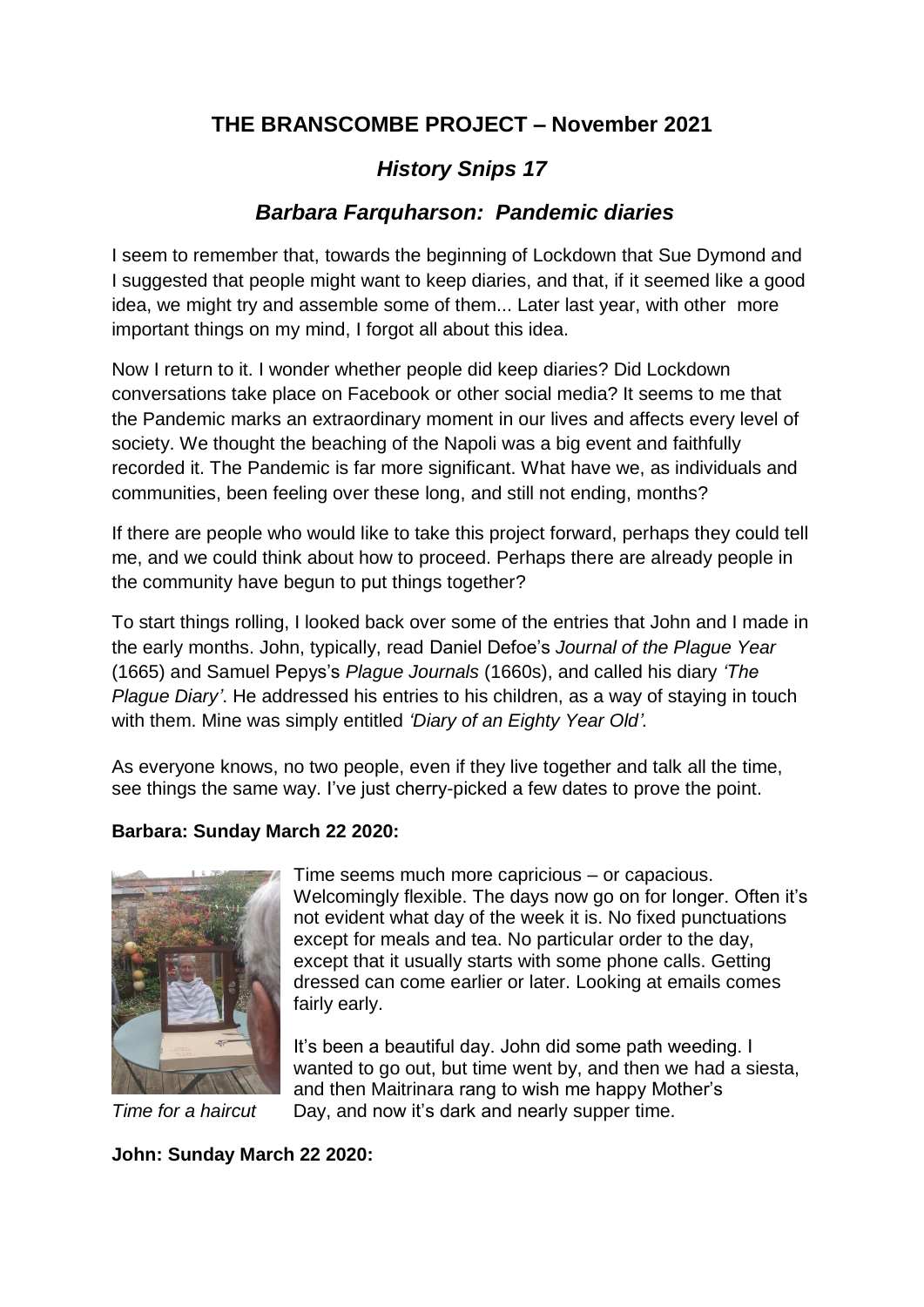After lunch, the cloudless blue sky invited me out to hoe paths round the house, which had grown very weedy in the warm wet weather (a local kind of www). For the same cause, the grass in our patch of lawn is several inches high and full of daisies in flower. 'They' say that if you refrain from shaving your lawn it will become a carbon sink, an excuse for idleness on which I gladly lean.

Finished Defoe on the plague year, with a lot of skimming because it gets very repetitive. London continued to be fed adequately by farmers and market-gardeners, who put pots of vinegar on their stalls in which shoppers placed their money. Imports of luxuries like tea, coffee, wine, oranges, spices etc seem to have dried up. Starvation faced the poor who, having lost work and wages, had no money. Defoe says they received lots of handouts from Court and government, city authorities, and gentry throughout the country, but that may just be a version of the 'benefit scrounger' trope. The big hit was to foreign trade, as rumours of the plague ran round the world and closed foreign ports to English shipping. The Dutch seized as many markets as they could.

### **John: Tuesday March 24 2020:**

This morning a routine urine sample was due to be delivered to the surgery, and Dr Dove told Barbara to let me hand it in because I'm less at risk than she is. Nice to have a medical opinion on the matter, but I wish it was the other way round.

Delivering it was interesting. The surgery's automatic doors wouldn't open, but a sign told me to press a button and speak to an intercom for someone to come and open them. The button being the weak point in this system, I pressed it with my sleeve. A smiley lady came and made the doors open, then held out a plastic box at arm's length from within, into which I dropped the sample at arm's length from outside. My arm's length is only 80 cms, so I really should have thrown it in. But what if I missed?

Afterwards we drove to Seaton Wetlands bird sanctuary for a walk. Cloudless sky, no wind, willows putting out their first leaves and catkins. The bird hides were closed, but there are viewing slots in the fences through which we watched shelduck on the water, together with other duck we couldn't identify, having forgotten our binoculars. But the real wonder of it was nature having the world to itself: no noise of traffic or machinery or construction, no pollution, hardly any people anywhere. Just the fresh, clear air of the Axe estuary, twitter of small birds and burble of little streams, and the empty wooded hills beyond, all shining in a vast blue silence. If only that were a foretaste of what the world will be like after C-19! But I fear not; we should make the most of this interlude.

We had a delivery of 100 single-use latex gloves ordered online by Barbara from presco.eu. I guess they might have their uses.

### **Barbara: Tuesday March 24 2020:**

We walked around the Seaton Wetlands, and paused and chatted and sometimes took a photo, and felt, as we often do, a huge sense of gratitude. For the first time I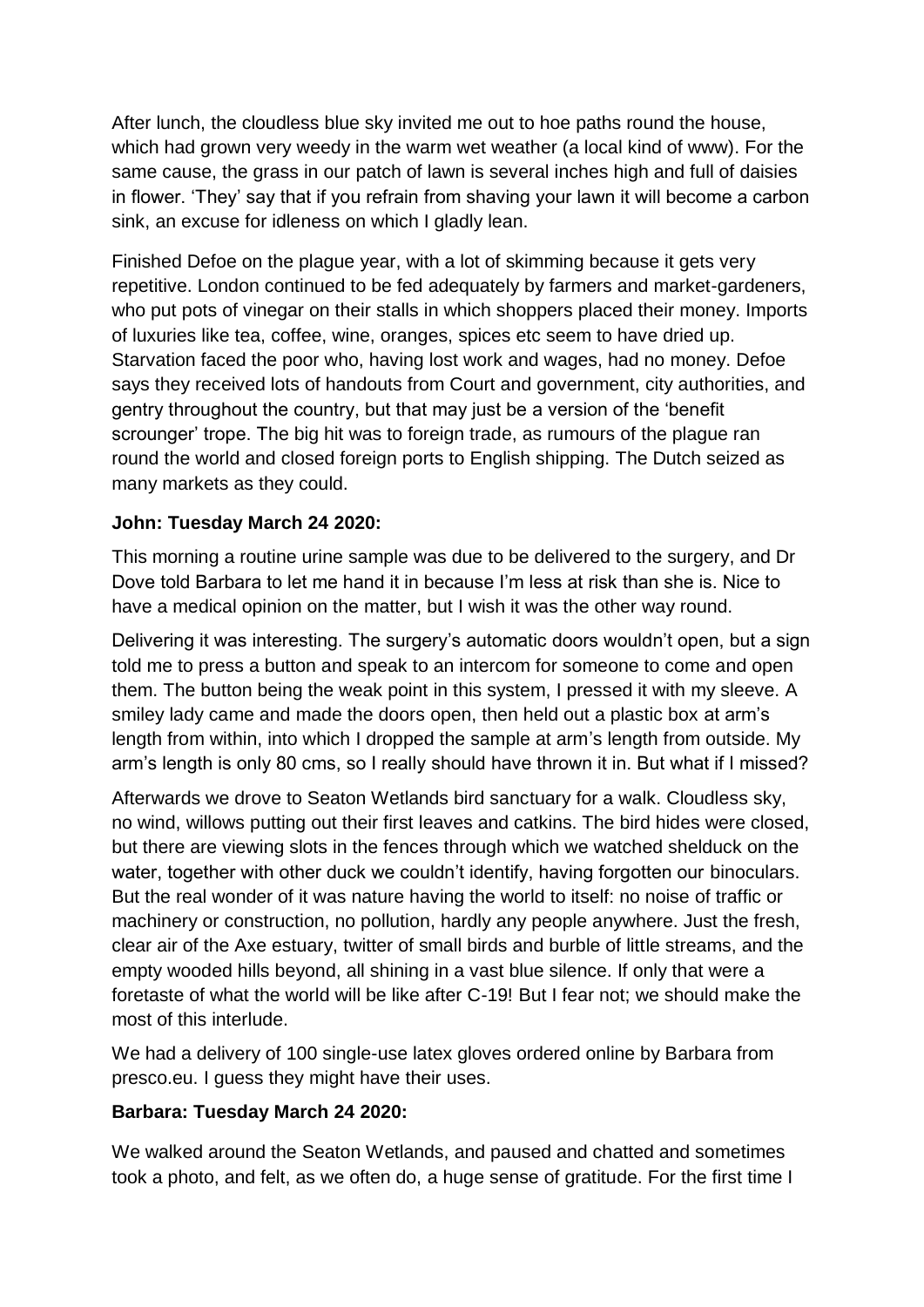found myself saying, 'And if this is going to be the end for me or you, how wonderful to have this moment'. Actually, it wasn't quite a pompous as that … but something along those lines …

I also suddenly realised that if this had been 'normal' times, John and I would be working flat out. We'd be needing to get the exhibition boards ready for the printer. We wouldn't be walking the Wetlands. So maybe – I hope so – if we get through, we'll slow down. John wants more time to think about his poetry … and, yes, what's that corny saying? *'What is this world, if full of care, there is no time to stand and stare.'* I hope we'll still have the chance!

## **Barbara: Thursday March 26 2020**

John and I exchanged our diaries, and had to laugh. They're so exactly what might



have been expected. John eying events, creating parallels, responding to what he sees and hears in the landscape and around him. Picking up on Defoe's description of the plague and comparing then and now. Me, trying to get a bead on my feelings, and how other people are reacting and interacting …

Today we were supposed to use Zoom to chat with the French conversation group in Axminster. We zoomed. We *Lunch-time & Barbara* found the others, but we didn't find, or hear, ourselves. *still still in a dressing gown* John fiddled around and almost managed to capsize the whole show. We switched off and left them to it.

# **John Thursday March 26 2020:**

… Our French conversation group, which meets on Thursday, had been set up on Zoom by its cleverest member, John Crabb, who sent everyone clear and complete instructions. Come eleven o'clock, there we were apparently on Zoom, yet not apparent: just a black square called Barbara. I clicked on every button I could see, thinking I was trying to improve what was on our screen, but it turned out my random clicks affected everybody's screens, so they found themselves turned into a gallery, then a thumbnail, then nothing at all, then everybody at once . . . Loud protestations in Anglo-French, a barrage of excited instructions that I couldn't hear — we had clearly reduced the meeting to chaos. Fortunately I found a button saying 'leave meeting', which we did. I expect John Crabb clawed it back together.

Figures bemuse me. The USA has 69,000 cases, 100 deaths (about 1.5%); New York has 37,250 cases, 385 deaths (say 1%) and the UK apparently has about 9,500 cases and 460 deaths (4.8%). Obviously we have no idea how many cases there really are, but a 1.5% death rate ought to equate to 30,667 cases. Britain seems to proceed in much more bumbling ignorance than other countries.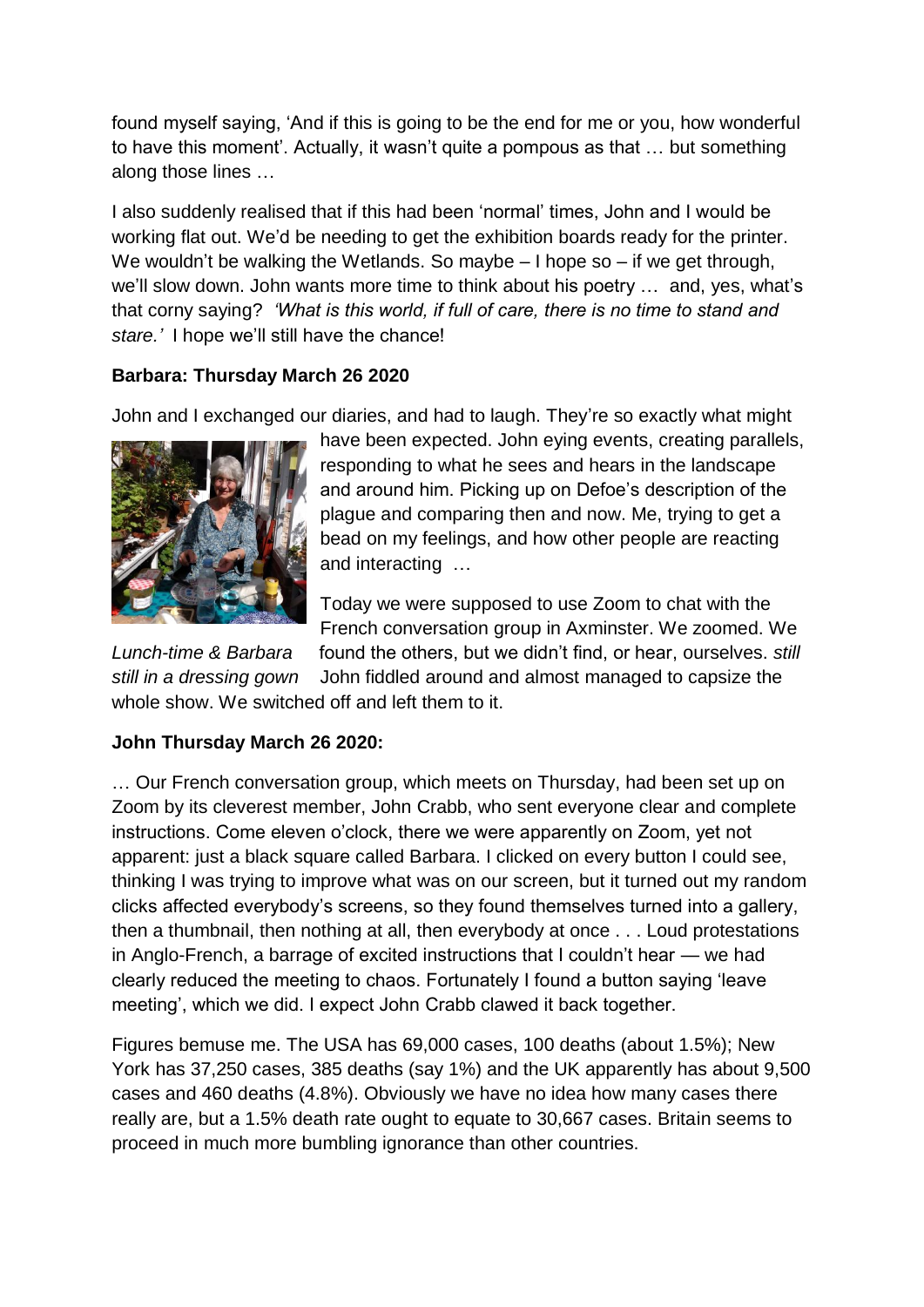It seems consistent with this that Bronte, Jenny's grand-daughter, who is a doctor on maternity leave, anxious to get back to the hospital to help, is unable to get a test … Philippa's daughter Yvonne, at a hospital in Portsmouth, has to nurse C-19 patients in a face-mask and apron. Just two anecdotes from two families, so what's the whole picture?

8 pm: we all opened our windows and cheer and clap. Our noises sail out seawards into the vast space in front of our house, not likely to be heard in the village below, or anywhere, but probably good for morale.

### **Barbara: Thursday March 26 cont.**

Today the NHS letter arrived saying that I was in the 'most at risk' category. Which of course I sort of knew, and also sort of didn't want to know. I did suddenly feel more vulnerable. The letter said, amongst many other things, that I was not to go out for walks. But why? John felt we had to do what they said, because, apart from anything else, there are now police patrolling and asking people in cars what they're doing and where they're going. I'd take the risk. In the way that other people, families cooped up in small flats with bored kids, must feel a hundred-fold more, I feel my freedom being squeezed.

## **Barbara: Monday, April 6 2020**

Yesterday we went for a marvellous walk – up Bovey Lane, back via Peasen Lane. We met one very old man with an even older dog who refused to socially distance (the dog, I mean); one flustered grandmother with a yappy small dog and a granddaughter with a much better behaved dog, and one 'country' lady – elegant, well shod. All well distanced. Bovey Lane, going uphill, my lungs protested mildly: Peasen Lane going downhill, John's knees protested – mildly. On one short stretch of Peasen lane, on one side, a steep bank thick with primroses, on the other, in quick succession, celandine, stitchwort, blue-bell, dandelion and primrose.

Lunch outside. John's soups get better every day. This one a mushroom soup with garlic pesto and chicken stock and much besides.

### **John: Sunday & Monday, April 5 – 6.2020**

Sunday was a lovely spring day. Barbara and I drove to the west end of Beer and walked up Bovey Lane, along a stretch of road past Bovey House at the top, and back down Peasen Lane to the car. Two to three miles, two stony tracks about 3 metres wide, and we passed three people, three dogs and a child. Primroses in profusion. Lunch in the garden.

Monday. Last night being one of the not so rare occasions when I realise at about 2 a.m. that I haven't put out the recycling boxes for Monday's early morning collection, I got up and went out into a mild drizzle. In consequence, my first of row of lettuces were showing this morning, and I've sowed a second.